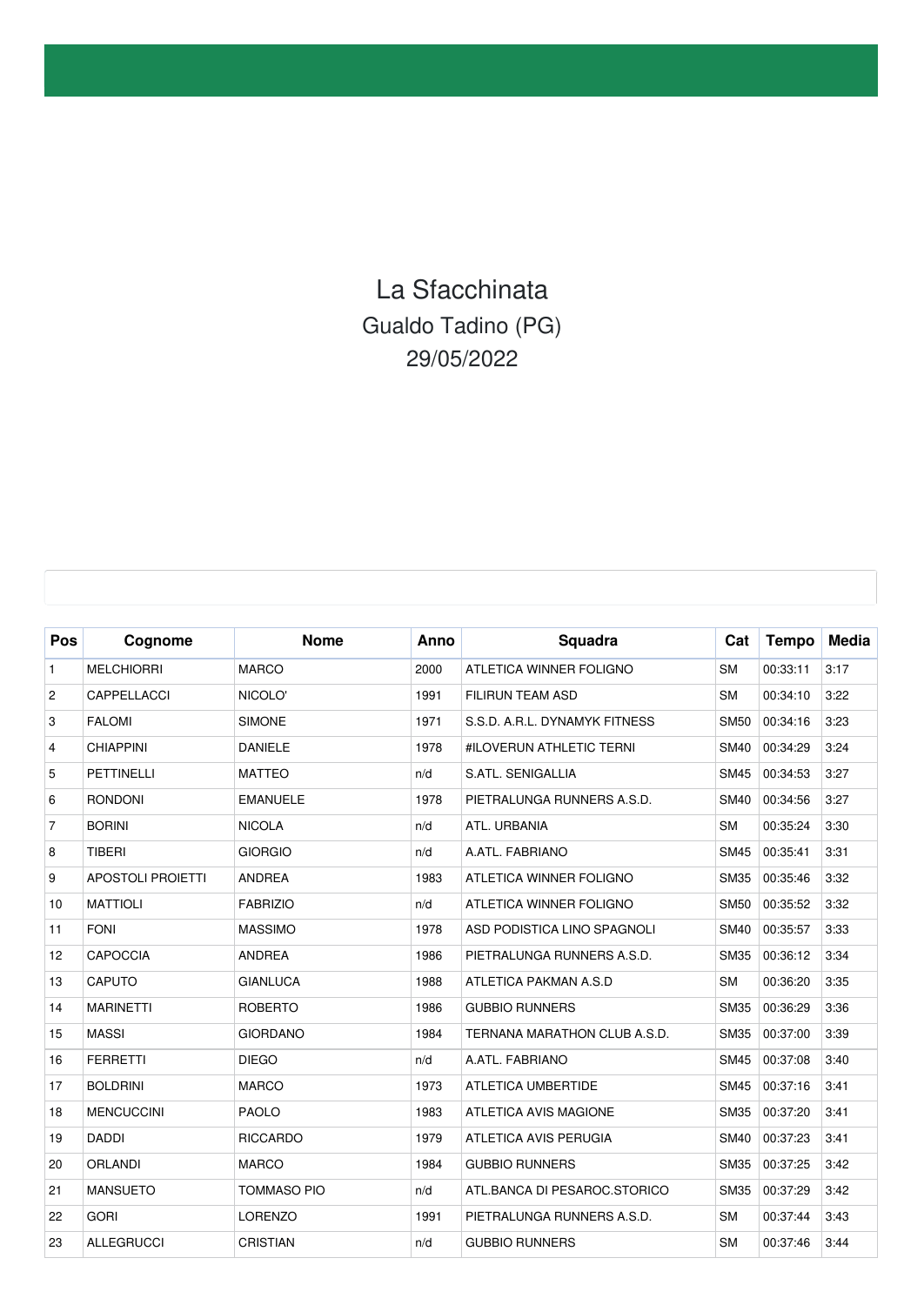| Pos | Cognome             | <b>Nome</b>         | Anno | Squadra                              | Cat         | <b>Tempo</b> | Media |
|-----|---------------------|---------------------|------|--------------------------------------|-------------|--------------|-------|
| 24  | <b>BALDASSARRI</b>  | <b>FABIO</b>        | 1995 | <b>ATLETICA AVIS MAGIONE</b>         | SM          | 00:37:47     | 3:44  |
| 25  | <b>PANDURI</b>      | <b>MICHELE</b>      | 1977 | ATL.LIBERTAS A.R.C.S. PERUGIA        | SM45        | 00:37:54     | 3:44  |
| 26  | <b>FONDACCI</b>     | <b>MARCO</b>        | n/d  | <b>GUBBIO RUNNERS</b>                | SM35        | 00:38:32     | 3:48  |
| 27  | <b>PASTORE</b>      | LORENZO             | n/d  | ATLETICA WINNER FOLIGNO              | SM55        | 00:38:34     | 3:48  |
| 28  | <b>GRECI</b>        | <b>STEFANO</b>      | 1958 | A.S.D.PODISTICA AVIS FABRIANO        | <b>SM60</b> | 00:38:35     | 3:49  |
| 29  | ZAMPI               | ROBERTO             | n/d  | ATL.CAPANNE PRO LOCO ATHL.TEAM       | SM40        | 00:38:44     | 3:49  |
| 30  | CASTELLINI          | <b>GIANNI</b>       | 1969 | ASD PODISTICA LINO SPAGNOLI          | <b>SM50</b> | 00:38:50     | 3:50  |
| 31  | <b>ORSINI</b>       | <b>ANDREA</b>       | 1975 | 2S ATLETICA SPOLETO                  | SM45        | 00:38:51     | 3:50  |
| 32  | <b>BALDUCCI</b>     | <b>DANIELE</b>      | 1980 | FREE RUNNERS SAN GIUSTINO ASD        | <b>SM40</b> | 00:38:52     | 3:50  |
| 33  | <b>CIBRUSCOLA</b>   | <b>FILIPPO</b>      | 1985 | A.S.D. APERDIFIATO                   | <b>SM35</b> | 00:39:05     | 3:51  |
| 34  | <b>GIOMBINI</b>     | <b>SIMONE</b>       | n/d  | <b>MARATHON CLUB CITTA DI CASTEL</b> | SM55        | 00:39:12     | 3:52  |
| 35  | <b>TOMASSOLI</b>    | <b>MASSIMILIANO</b> | 1968 | <b>GRIFO RUNNERS PERUGIA ASD</b>     | <b>SM50</b> | 00:39:33     | 3:54  |
| 36  | <b>GIUSTINIANI</b>  | <b>MICHELE</b>      | 1981 | TITANS TEAM NOCERA UMBRA             | <b>SM40</b> | 00:39:37     | 3:55  |
| 37  | <b>DE SANTIS</b>    | <b>FABIO</b>        | 1980 | ASSISI RUNNERS ASD                   | SM40        | 00:39:38     | 3:55  |
| 38  | <b>MAZZOCCANTI</b>  | <b>LUCA</b>         | 1986 | PIETRALUNGA RUNNERS A.S.D.           | <b>SM35</b> | 00:39:51     | 3:56  |
| 39  | <b>SFORNA</b>       | <b>SIMONE</b>       | 1982 | ATLETICA WINNER FOLIGNO              | SM40        | 00:39:55     | 3:56  |
| 40  | CANCELLONI          | <b>MARCELLO</b>     | 1972 | ATLETICA AVIS PERUGIA                | <b>SM50</b> | 00:40:03     | 3:57  |
| 41  | <b>ROSSI</b>        | <b>MIRKO</b>        | 1976 | ATLETICA WINNER FOLIGNO              | SM45        | 00:40:18     | 3:59  |
| 42  | <b>DELLA MANNA</b>  | <b>MASSIMO</b>      | 1966 | ATLETICA WINNER FOLIGNO              | <b>SM55</b> | 00:40:31     | 4:00  |
| 43  | <b>MERCORELLI</b>   | <b>MICHELE</b>      | n/d  | A.S.D.PODISTICA AVIS FABRIANO        | <b>SM35</b> | 00:40:37     | 4:01  |
| 44  | <b>VISPI</b>        | <b>RICCARDO</b>     | 1998 | <b>GUBBIO RUNNERS</b>                | SM          | 00:40:44     | 4:01  |
| 45  | <b>PANICO</b>       | <b>MARIO</b>        | n/d  | <b>GUBBIO RUNNERS</b>                | <b>SM65</b> | 00:40:48     | 4:02  |
| 46  | <b>BATTISTELLI</b>  | <b>FABIO</b>        | 1979 | <b>ASSISI RUNNERS ASD</b>            | <b>SM40</b> | 00:40:50     | 4:02  |
| 47  | <b>BOSCO</b>        | <b>SABINO</b>       | 1966 | ASSISI RUNNERS ASD                   | SM55        | 00:40:50     | 4:02  |
| 48  | <b>MARTINELLI</b>   | <b>LORENZO</b>      | 1964 | <b>MARATHON CLUB CITTA DI CASTEL</b> | SM55        | 00:41:01     | 4:03  |
| 49  | RAPACCIOLI          | LEONARDO            | n/d  | TITANS TEAM NOCERA UMBRA             | SM          | 00:41:03     | 4:03  |
| 50  | <b>CORBA</b>        | <b>SILVANO</b>      | 1973 | ASSISI RUNNERS ASD                   | SM45        | 00:41:05     | 4:03  |
| 51  | <b>UCCELLINI</b>    | <b>LUCA</b>         | n/d  | RUNCARD                              | SM60        | 00:41:17     | 4:05  |
| 52  | <b>PANFILI</b>      | ALESSIO             | 1992 | <b>ASD ATLETICA TAINO</b>            | SM          | 00:41:19     | 4:05  |
| 53  | <b>NOTARI</b>       | RENZO               | 1973 | ASD ATLETICA TAINO                   | SM45        | 00:41:20     | 4:05  |
| 54  | <b>COPPOLA</b>      | CATELLO             | 1969 | A.S.D. APERDIFIATO                   | SM50        | 00:41:21     | 4:05  |
| 55  | <b>BUCCIONI</b>     | <b>LEONARDO</b>     | 1984 | AMATORI PODISTICA TERNI              | SM35        | 00:41:25     | 4:05  |
| 56  | <b>BUONCOMPAGNI</b> | <b>FILIPPO</b>      | n/d  | RUNCARD                              | SM          | 00:41:28     | 4:06  |
| 57  | <b>BELTRAMI</b>     | LORENZO             | n/d  | <b>GUBBIO RUNNERS</b>                | SM35        | 00:41:46     | 4:07  |
| 58  | <b>BERTOLINI</b>    | ADEMARO             | 1956 | GRIFO RUNNERS PERUGIA ASD            | SM65        | 00:41:51     | 4:08  |
| 59  | MARCHETTI           | <b>FABIO</b>        | n/d  | ASSISI RUNNERS ASD                   | SM60        | 00:41:56     | 4:08  |
| 60  | <b>FIORANI</b>      | <b>GABRIELE</b>     | 1972 | A.S.D.PODISTICA AVIS FABRIANO        | SM50        | 00:42:06     | 4:09  |
| 61  | ALLEGRUCCI          | <b>FABIO</b>        | 1974 | <b>GUBBIO RUNNERS</b>                | SM45        | 00:42:13     | 4:10  |
| 62  | RASCHELLA'          | <b>DOMENICO</b>     | 1986 | ASSISI RUNNERS ASD                   | SM35        | 00:42:16     | 4:10  |
| 63  | <b>MINOPOLI</b>     | PASQUALE            | 1983 | AMATORI PODISTICA TERNI              | SM35        | 00:42:19     | 4:11  |
| 64  | MARIOTTI            | <b>RICCARDO</b>     | n/d  | GRIFO RUNNERS PERUGIA ASD            | SM55        | 00:42:33     | 4:12  |
| 65  | ALESSANDRONI        | <b>DAVIDE</b>       | n/d  | ATL. URBANIA                         | SM45        | 00:42:35     | 4:12  |
| 66  | <b>CAMBIOTTI</b>    | <b>MARIO</b>        | n/d  | <b>GUBBIO RUNNERS</b>                | SM50        | 00:42:38     | 4:13  |
| 67  | PERLI               | LUCA                | 1983 | PIETRALUNGA RUNNERS A.S.D.           | SM35        | 00:42:39     | 4:13  |
| 68  | <b>MARRAS</b>       | <b>FABRIZIO</b>     | 1980 | ASSISI RUNNERS ASD                   | SM40        | 00:42:41     | 4:13  |
|     |                     |                     |      |                                      |             |              |       |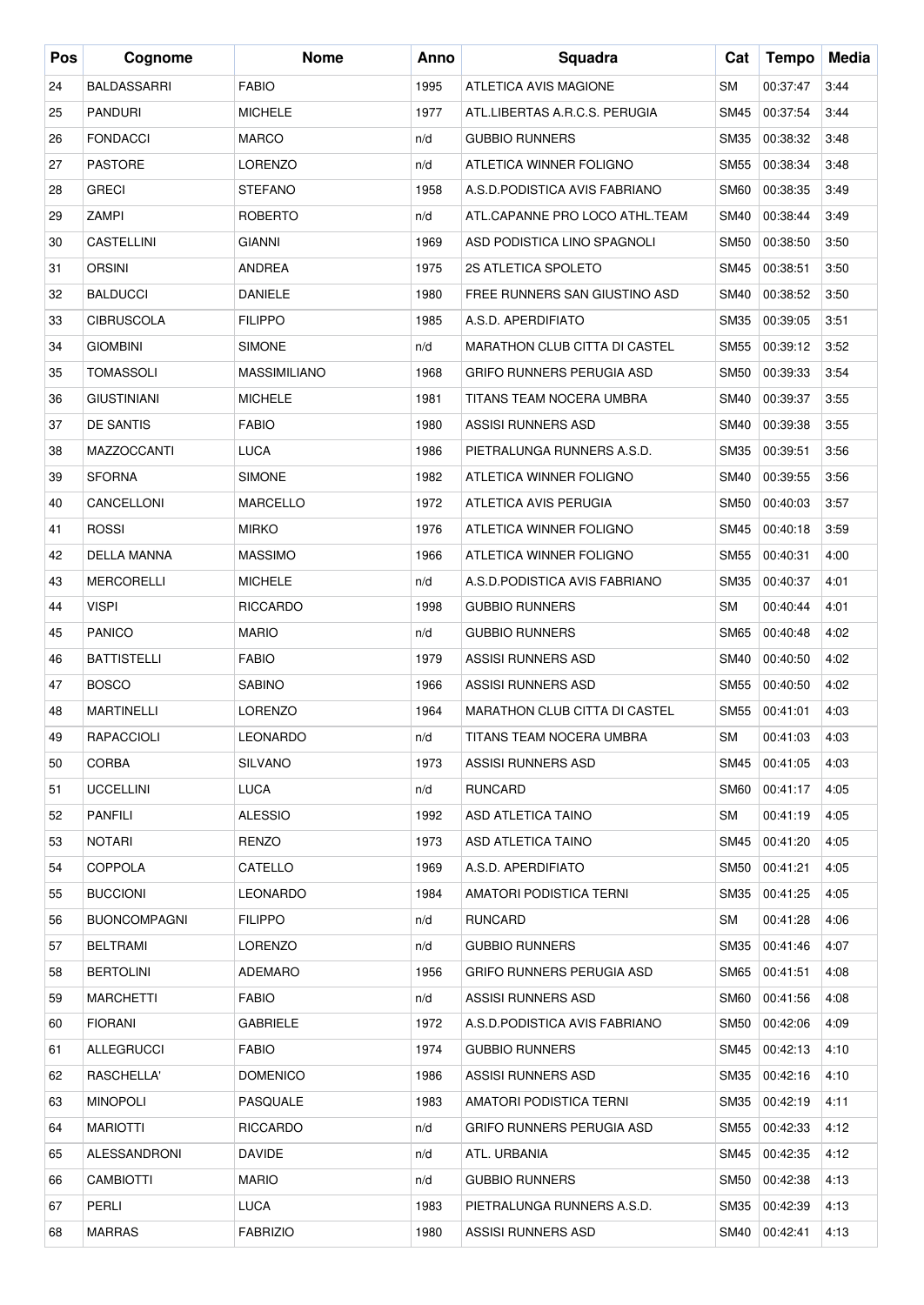| <b>CESARACCIO</b><br><b>ALESSIO</b><br>ATLETICA UMBERTIDE<br><b>SM</b><br>4:13<br>69<br>1990<br>00:42:42<br>4:14<br>70<br><b>BALDUCCI</b><br><b>GIANLUCA</b><br>1993<br>A.S.D.PODISTICA AVIS FABRIANO<br><b>SM</b><br>00:42:49<br>4:14<br>71<br><b>AGOSTINELLI</b><br><b>FRANCESCO</b><br><b>RUNCARD</b><br><b>SM40</b><br>00:42:57<br>n/d<br>4:15<br>72<br><b>PIZZONI</b><br><b>MIRCO</b><br>ATLETICA WINNER FOLIGNO<br>SM45<br>00:42:59<br>n/d<br>00:43:09<br>73<br><b>PROCACCI</b><br><b>NADIO</b><br>1970<br>PIETRALUNGA RUNNERS A.S.D.<br><b>SM50</b><br>4:16<br>74<br><b>MORETTI</b><br><b>SAMUELE</b><br>ATLETICA IL COLLE ASD<br><b>SM50</b><br>00:43:09<br>4:16<br>1971<br>4:16<br>75<br><b>PREZIOSI</b><br><b>GIANLUCA</b><br>1970<br>ATLETICA WINNER FOLIGNO<br><b>SM50</b><br>00:43:17<br>4:16<br>76<br><b>SANTINI</b><br><b>ROBERTO</b><br>1972<br>ATLETICA WINNER FOLIGNO<br><b>SM50</b><br>00:43:17<br>4:17<br>77<br><b>FIORITI</b><br><b>EDOARDO</b><br>1993<br>ASD ATLETICA TAINO<br>SM<br>00:43:27<br>78<br><b>KOUAME</b><br>N'GUESSAN ANGE ARNAU<br>ASD PODISTICA LINO SPAGNOLI<br><b>SM</b><br>00:43:31<br>4:18<br>n/d<br><b>MASSIMO</b><br><b>SM50</b><br>00:43:36<br>4:18<br>79<br><b>AVENOSO</b><br>1968<br>ASD PODISTICA LINO SPAGNOLI<br>4:19<br>80<br><b>MAZZONI</b><br><b>MICHELE</b><br>ATLETICA WINNER FOLIGNO<br>SM45<br>00:43:47<br>n/d<br><b>BARBINI</b><br>4:20<br>81<br><b>FABRIZIO</b><br><b>RUNCARD</b><br><b>SM35</b><br>00:43:57<br>n/d<br>4:21<br>82<br><b>PEVERIERI</b><br><b>PAOLO</b><br>1965<br>A.S.D.PODISTICA AVIS FABRIANO<br><b>SM55</b><br>00:43:59<br>4:21<br>83<br><b>MEDARDONI</b><br><b>MATTEO</b><br><b>SM40</b><br>00:44:06<br>n/d<br>A.S.D.PODISTICA AVIS FABRIANO<br>84<br>COCCO<br><b>SM40</b><br>00:44:28<br>4:23<br><b>FERRUCCIO</b><br>n/d<br>A.S.D.PODISTICA AVIS FABRIANO<br>4:24<br>85<br><b>DEMONTIS</b><br><b>LUCA</b><br>1983<br>ASSISI RUNNERS ASD<br>SM35<br>00:44:38<br>4:25<br>86<br><b>COLLEBRUSCO</b><br><b>LUCA</b><br>1973<br>ASD ATLETICA TAINO<br>SM45<br>00:44:45<br>4:25<br><b>MOSCHINI</b><br><b>MAURO</b><br>1973<br>A.S.D.PODISTICA AVIS FABRIANO<br>SM45<br>00:44:47<br>87<br>4:26<br>88<br><b>BRUNETTI</b><br>CARLO<br>1985<br>ATLETICA WINNER FOLIGNO<br><b>SM35</b><br>00:44:51<br>4:26<br>89<br><b>VALECCHI</b><br>CARLO<br>ATLETICA UMBERTIDE<br><b>SM60</b><br>00:44:56<br>1959<br>4:27<br>90<br><b>PIETRINI</b><br><b>GIANLUCA</b><br>A.S.D.PODISTICA AVIS FABRIANO<br><b>SM40</b><br>00:45:00<br>n/d<br>4:27<br>91<br><b>MERCANTINI</b><br><b>FRANCO</b><br>#ILOVERUN ATHLETIC TERNI<br><b>SM55</b><br>00:45:09<br>1965<br>4:28<br>92<br><b>FABRIANESI</b><br><b>FABRIZIO</b><br>1971<br><b>RUNCARD</b><br>SM50<br>00:45:11<br>00:45:19<br>4:28<br>93<br><b>LEONARDI</b><br><b>ROBERTO</b><br>1974<br><b>MARATHON CLUB CITTA DI CASTEL</b><br>SM45<br>MERLI<br>SM<br>00:45:19<br>4:28<br>94<br>ANDREA<br>n/d<br>ASD ATLETICA TAINO<br>4:29<br>95<br>TITTARELLI<br>ANDREA<br>ATLETICA AVIS PERUGIA<br>SM40<br>00:45:22<br>n/d<br>MINELLI<br>1974<br>4:29<br>96<br><b>FEDERICO</b><br><b>GUBBIO RUNNERS</b><br>SM45<br>00:45:26<br>4:29<br>SALARI<br><b>MICHELE</b><br>1973<br>ASSISI RUNNERS ASD<br>SM45<br>00:45:28<br>97<br>4:31<br>98<br>CARDINALI<br><b>LEONARDO</b><br>n/d<br>RUNCARD<br>SM50<br>00:45:49 |
|---------------------------------------------------------------------------------------------------------------------------------------------------------------------------------------------------------------------------------------------------------------------------------------------------------------------------------------------------------------------------------------------------------------------------------------------------------------------------------------------------------------------------------------------------------------------------------------------------------------------------------------------------------------------------------------------------------------------------------------------------------------------------------------------------------------------------------------------------------------------------------------------------------------------------------------------------------------------------------------------------------------------------------------------------------------------------------------------------------------------------------------------------------------------------------------------------------------------------------------------------------------------------------------------------------------------------------------------------------------------------------------------------------------------------------------------------------------------------------------------------------------------------------------------------------------------------------------------------------------------------------------------------------------------------------------------------------------------------------------------------------------------------------------------------------------------------------------------------------------------------------------------------------------------------------------------------------------------------------------------------------------------------------------------------------------------------------------------------------------------------------------------------------------------------------------------------------------------------------------------------------------------------------------------------------------------------------------------------------------------------------------------------------------------------------------------------------------------------------------------------------------------------------------------------------------------------------------------------------------------------------------------------------------------------------------------------------------------------------------------------------------------------------------------------------------------------------------------------------------------------------------------------------------------------------------------------------------------------------------------------------------------------------------------------------------------------------------------------------------------------------------------------------------------------------------------------------------------------------------------------------------------------------------------------------|
|                                                                                                                                                                                                                                                                                                                                                                                                                                                                                                                                                                                                                                                                                                                                                                                                                                                                                                                                                                                                                                                                                                                                                                                                                                                                                                                                                                                                                                                                                                                                                                                                                                                                                                                                                                                                                                                                                                                                                                                                                                                                                                                                                                                                                                                                                                                                                                                                                                                                                                                                                                                                                                                                                                                                                                                                                                                                                                                                                                                                                                                                                                                                                                                                                                                                                                         |
|                                                                                                                                                                                                                                                                                                                                                                                                                                                                                                                                                                                                                                                                                                                                                                                                                                                                                                                                                                                                                                                                                                                                                                                                                                                                                                                                                                                                                                                                                                                                                                                                                                                                                                                                                                                                                                                                                                                                                                                                                                                                                                                                                                                                                                                                                                                                                                                                                                                                                                                                                                                                                                                                                                                                                                                                                                                                                                                                                                                                                                                                                                                                                                                                                                                                                                         |
|                                                                                                                                                                                                                                                                                                                                                                                                                                                                                                                                                                                                                                                                                                                                                                                                                                                                                                                                                                                                                                                                                                                                                                                                                                                                                                                                                                                                                                                                                                                                                                                                                                                                                                                                                                                                                                                                                                                                                                                                                                                                                                                                                                                                                                                                                                                                                                                                                                                                                                                                                                                                                                                                                                                                                                                                                                                                                                                                                                                                                                                                                                                                                                                                                                                                                                         |
|                                                                                                                                                                                                                                                                                                                                                                                                                                                                                                                                                                                                                                                                                                                                                                                                                                                                                                                                                                                                                                                                                                                                                                                                                                                                                                                                                                                                                                                                                                                                                                                                                                                                                                                                                                                                                                                                                                                                                                                                                                                                                                                                                                                                                                                                                                                                                                                                                                                                                                                                                                                                                                                                                                                                                                                                                                                                                                                                                                                                                                                                                                                                                                                                                                                                                                         |
|                                                                                                                                                                                                                                                                                                                                                                                                                                                                                                                                                                                                                                                                                                                                                                                                                                                                                                                                                                                                                                                                                                                                                                                                                                                                                                                                                                                                                                                                                                                                                                                                                                                                                                                                                                                                                                                                                                                                                                                                                                                                                                                                                                                                                                                                                                                                                                                                                                                                                                                                                                                                                                                                                                                                                                                                                                                                                                                                                                                                                                                                                                                                                                                                                                                                                                         |
|                                                                                                                                                                                                                                                                                                                                                                                                                                                                                                                                                                                                                                                                                                                                                                                                                                                                                                                                                                                                                                                                                                                                                                                                                                                                                                                                                                                                                                                                                                                                                                                                                                                                                                                                                                                                                                                                                                                                                                                                                                                                                                                                                                                                                                                                                                                                                                                                                                                                                                                                                                                                                                                                                                                                                                                                                                                                                                                                                                                                                                                                                                                                                                                                                                                                                                         |
|                                                                                                                                                                                                                                                                                                                                                                                                                                                                                                                                                                                                                                                                                                                                                                                                                                                                                                                                                                                                                                                                                                                                                                                                                                                                                                                                                                                                                                                                                                                                                                                                                                                                                                                                                                                                                                                                                                                                                                                                                                                                                                                                                                                                                                                                                                                                                                                                                                                                                                                                                                                                                                                                                                                                                                                                                                                                                                                                                                                                                                                                                                                                                                                                                                                                                                         |
|                                                                                                                                                                                                                                                                                                                                                                                                                                                                                                                                                                                                                                                                                                                                                                                                                                                                                                                                                                                                                                                                                                                                                                                                                                                                                                                                                                                                                                                                                                                                                                                                                                                                                                                                                                                                                                                                                                                                                                                                                                                                                                                                                                                                                                                                                                                                                                                                                                                                                                                                                                                                                                                                                                                                                                                                                                                                                                                                                                                                                                                                                                                                                                                                                                                                                                         |
|                                                                                                                                                                                                                                                                                                                                                                                                                                                                                                                                                                                                                                                                                                                                                                                                                                                                                                                                                                                                                                                                                                                                                                                                                                                                                                                                                                                                                                                                                                                                                                                                                                                                                                                                                                                                                                                                                                                                                                                                                                                                                                                                                                                                                                                                                                                                                                                                                                                                                                                                                                                                                                                                                                                                                                                                                                                                                                                                                                                                                                                                                                                                                                                                                                                                                                         |
|                                                                                                                                                                                                                                                                                                                                                                                                                                                                                                                                                                                                                                                                                                                                                                                                                                                                                                                                                                                                                                                                                                                                                                                                                                                                                                                                                                                                                                                                                                                                                                                                                                                                                                                                                                                                                                                                                                                                                                                                                                                                                                                                                                                                                                                                                                                                                                                                                                                                                                                                                                                                                                                                                                                                                                                                                                                                                                                                                                                                                                                                                                                                                                                                                                                                                                         |
|                                                                                                                                                                                                                                                                                                                                                                                                                                                                                                                                                                                                                                                                                                                                                                                                                                                                                                                                                                                                                                                                                                                                                                                                                                                                                                                                                                                                                                                                                                                                                                                                                                                                                                                                                                                                                                                                                                                                                                                                                                                                                                                                                                                                                                                                                                                                                                                                                                                                                                                                                                                                                                                                                                                                                                                                                                                                                                                                                                                                                                                                                                                                                                                                                                                                                                         |
|                                                                                                                                                                                                                                                                                                                                                                                                                                                                                                                                                                                                                                                                                                                                                                                                                                                                                                                                                                                                                                                                                                                                                                                                                                                                                                                                                                                                                                                                                                                                                                                                                                                                                                                                                                                                                                                                                                                                                                                                                                                                                                                                                                                                                                                                                                                                                                                                                                                                                                                                                                                                                                                                                                                                                                                                                                                                                                                                                                                                                                                                                                                                                                                                                                                                                                         |
|                                                                                                                                                                                                                                                                                                                                                                                                                                                                                                                                                                                                                                                                                                                                                                                                                                                                                                                                                                                                                                                                                                                                                                                                                                                                                                                                                                                                                                                                                                                                                                                                                                                                                                                                                                                                                                                                                                                                                                                                                                                                                                                                                                                                                                                                                                                                                                                                                                                                                                                                                                                                                                                                                                                                                                                                                                                                                                                                                                                                                                                                                                                                                                                                                                                                                                         |
|                                                                                                                                                                                                                                                                                                                                                                                                                                                                                                                                                                                                                                                                                                                                                                                                                                                                                                                                                                                                                                                                                                                                                                                                                                                                                                                                                                                                                                                                                                                                                                                                                                                                                                                                                                                                                                                                                                                                                                                                                                                                                                                                                                                                                                                                                                                                                                                                                                                                                                                                                                                                                                                                                                                                                                                                                                                                                                                                                                                                                                                                                                                                                                                                                                                                                                         |
|                                                                                                                                                                                                                                                                                                                                                                                                                                                                                                                                                                                                                                                                                                                                                                                                                                                                                                                                                                                                                                                                                                                                                                                                                                                                                                                                                                                                                                                                                                                                                                                                                                                                                                                                                                                                                                                                                                                                                                                                                                                                                                                                                                                                                                                                                                                                                                                                                                                                                                                                                                                                                                                                                                                                                                                                                                                                                                                                                                                                                                                                                                                                                                                                                                                                                                         |
|                                                                                                                                                                                                                                                                                                                                                                                                                                                                                                                                                                                                                                                                                                                                                                                                                                                                                                                                                                                                                                                                                                                                                                                                                                                                                                                                                                                                                                                                                                                                                                                                                                                                                                                                                                                                                                                                                                                                                                                                                                                                                                                                                                                                                                                                                                                                                                                                                                                                                                                                                                                                                                                                                                                                                                                                                                                                                                                                                                                                                                                                                                                                                                                                                                                                                                         |
|                                                                                                                                                                                                                                                                                                                                                                                                                                                                                                                                                                                                                                                                                                                                                                                                                                                                                                                                                                                                                                                                                                                                                                                                                                                                                                                                                                                                                                                                                                                                                                                                                                                                                                                                                                                                                                                                                                                                                                                                                                                                                                                                                                                                                                                                                                                                                                                                                                                                                                                                                                                                                                                                                                                                                                                                                                                                                                                                                                                                                                                                                                                                                                                                                                                                                                         |
|                                                                                                                                                                                                                                                                                                                                                                                                                                                                                                                                                                                                                                                                                                                                                                                                                                                                                                                                                                                                                                                                                                                                                                                                                                                                                                                                                                                                                                                                                                                                                                                                                                                                                                                                                                                                                                                                                                                                                                                                                                                                                                                                                                                                                                                                                                                                                                                                                                                                                                                                                                                                                                                                                                                                                                                                                                                                                                                                                                                                                                                                                                                                                                                                                                                                                                         |
|                                                                                                                                                                                                                                                                                                                                                                                                                                                                                                                                                                                                                                                                                                                                                                                                                                                                                                                                                                                                                                                                                                                                                                                                                                                                                                                                                                                                                                                                                                                                                                                                                                                                                                                                                                                                                                                                                                                                                                                                                                                                                                                                                                                                                                                                                                                                                                                                                                                                                                                                                                                                                                                                                                                                                                                                                                                                                                                                                                                                                                                                                                                                                                                                                                                                                                         |
|                                                                                                                                                                                                                                                                                                                                                                                                                                                                                                                                                                                                                                                                                                                                                                                                                                                                                                                                                                                                                                                                                                                                                                                                                                                                                                                                                                                                                                                                                                                                                                                                                                                                                                                                                                                                                                                                                                                                                                                                                                                                                                                                                                                                                                                                                                                                                                                                                                                                                                                                                                                                                                                                                                                                                                                                                                                                                                                                                                                                                                                                                                                                                                                                                                                                                                         |
|                                                                                                                                                                                                                                                                                                                                                                                                                                                                                                                                                                                                                                                                                                                                                                                                                                                                                                                                                                                                                                                                                                                                                                                                                                                                                                                                                                                                                                                                                                                                                                                                                                                                                                                                                                                                                                                                                                                                                                                                                                                                                                                                                                                                                                                                                                                                                                                                                                                                                                                                                                                                                                                                                                                                                                                                                                                                                                                                                                                                                                                                                                                                                                                                                                                                                                         |
|                                                                                                                                                                                                                                                                                                                                                                                                                                                                                                                                                                                                                                                                                                                                                                                                                                                                                                                                                                                                                                                                                                                                                                                                                                                                                                                                                                                                                                                                                                                                                                                                                                                                                                                                                                                                                                                                                                                                                                                                                                                                                                                                                                                                                                                                                                                                                                                                                                                                                                                                                                                                                                                                                                                                                                                                                                                                                                                                                                                                                                                                                                                                                                                                                                                                                                         |
|                                                                                                                                                                                                                                                                                                                                                                                                                                                                                                                                                                                                                                                                                                                                                                                                                                                                                                                                                                                                                                                                                                                                                                                                                                                                                                                                                                                                                                                                                                                                                                                                                                                                                                                                                                                                                                                                                                                                                                                                                                                                                                                                                                                                                                                                                                                                                                                                                                                                                                                                                                                                                                                                                                                                                                                                                                                                                                                                                                                                                                                                                                                                                                                                                                                                                                         |
|                                                                                                                                                                                                                                                                                                                                                                                                                                                                                                                                                                                                                                                                                                                                                                                                                                                                                                                                                                                                                                                                                                                                                                                                                                                                                                                                                                                                                                                                                                                                                                                                                                                                                                                                                                                                                                                                                                                                                                                                                                                                                                                                                                                                                                                                                                                                                                                                                                                                                                                                                                                                                                                                                                                                                                                                                                                                                                                                                                                                                                                                                                                                                                                                                                                                                                         |
|                                                                                                                                                                                                                                                                                                                                                                                                                                                                                                                                                                                                                                                                                                                                                                                                                                                                                                                                                                                                                                                                                                                                                                                                                                                                                                                                                                                                                                                                                                                                                                                                                                                                                                                                                                                                                                                                                                                                                                                                                                                                                                                                                                                                                                                                                                                                                                                                                                                                                                                                                                                                                                                                                                                                                                                                                                                                                                                                                                                                                                                                                                                                                                                                                                                                                                         |
|                                                                                                                                                                                                                                                                                                                                                                                                                                                                                                                                                                                                                                                                                                                                                                                                                                                                                                                                                                                                                                                                                                                                                                                                                                                                                                                                                                                                                                                                                                                                                                                                                                                                                                                                                                                                                                                                                                                                                                                                                                                                                                                                                                                                                                                                                                                                                                                                                                                                                                                                                                                                                                                                                                                                                                                                                                                                                                                                                                                                                                                                                                                                                                                                                                                                                                         |
|                                                                                                                                                                                                                                                                                                                                                                                                                                                                                                                                                                                                                                                                                                                                                                                                                                                                                                                                                                                                                                                                                                                                                                                                                                                                                                                                                                                                                                                                                                                                                                                                                                                                                                                                                                                                                                                                                                                                                                                                                                                                                                                                                                                                                                                                                                                                                                                                                                                                                                                                                                                                                                                                                                                                                                                                                                                                                                                                                                                                                                                                                                                                                                                                                                                                                                         |
|                                                                                                                                                                                                                                                                                                                                                                                                                                                                                                                                                                                                                                                                                                                                                                                                                                                                                                                                                                                                                                                                                                                                                                                                                                                                                                                                                                                                                                                                                                                                                                                                                                                                                                                                                                                                                                                                                                                                                                                                                                                                                                                                                                                                                                                                                                                                                                                                                                                                                                                                                                                                                                                                                                                                                                                                                                                                                                                                                                                                                                                                                                                                                                                                                                                                                                         |
|                                                                                                                                                                                                                                                                                                                                                                                                                                                                                                                                                                                                                                                                                                                                                                                                                                                                                                                                                                                                                                                                                                                                                                                                                                                                                                                                                                                                                                                                                                                                                                                                                                                                                                                                                                                                                                                                                                                                                                                                                                                                                                                                                                                                                                                                                                                                                                                                                                                                                                                                                                                                                                                                                                                                                                                                                                                                                                                                                                                                                                                                                                                                                                                                                                                                                                         |
|                                                                                                                                                                                                                                                                                                                                                                                                                                                                                                                                                                                                                                                                                                                                                                                                                                                                                                                                                                                                                                                                                                                                                                                                                                                                                                                                                                                                                                                                                                                                                                                                                                                                                                                                                                                                                                                                                                                                                                                                                                                                                                                                                                                                                                                                                                                                                                                                                                                                                                                                                                                                                                                                                                                                                                                                                                                                                                                                                                                                                                                                                                                                                                                                                                                                                                         |
| 99<br>4:32<br><b>ALESSI</b><br><b>IGNAZIO</b><br>1980<br>ASSISI RUNNERS ASD<br>SM40<br>00:45:54                                                                                                                                                                                                                                                                                                                                                                                                                                                                                                                                                                                                                                                                                                                                                                                                                                                                                                                                                                                                                                                                                                                                                                                                                                                                                                                                                                                                                                                                                                                                                                                                                                                                                                                                                                                                                                                                                                                                                                                                                                                                                                                                                                                                                                                                                                                                                                                                                                                                                                                                                                                                                                                                                                                                                                                                                                                                                                                                                                                                                                                                                                                                                                                                         |
| <b>NORGINI</b><br>1975<br>ATLETICA WINNER FOLIGNO<br>4:32<br>100<br><b>STEFANO</b><br>SM45<br>00:45:58                                                                                                                                                                                                                                                                                                                                                                                                                                                                                                                                                                                                                                                                                                                                                                                                                                                                                                                                                                                                                                                                                                                                                                                                                                                                                                                                                                                                                                                                                                                                                                                                                                                                                                                                                                                                                                                                                                                                                                                                                                                                                                                                                                                                                                                                                                                                                                                                                                                                                                                                                                                                                                                                                                                                                                                                                                                                                                                                                                                                                                                                                                                                                                                                  |
| 4:32<br>101<br>CASTELLANI<br><b>ENRICO</b><br>1969<br>ATLETICA IL COLLE ASD<br>SM50<br>00:46:00                                                                                                                                                                                                                                                                                                                                                                                                                                                                                                                                                                                                                                                                                                                                                                                                                                                                                                                                                                                                                                                                                                                                                                                                                                                                                                                                                                                                                                                                                                                                                                                                                                                                                                                                                                                                                                                                                                                                                                                                                                                                                                                                                                                                                                                                                                                                                                                                                                                                                                                                                                                                                                                                                                                                                                                                                                                                                                                                                                                                                                                                                                                                                                                                         |
| 4:33<br><b>FRENGUELLI</b><br><b>FRANCO</b><br>1956<br>ATLETICA AVIS PERUGIA<br>SM65<br>00:46:03<br>102                                                                                                                                                                                                                                                                                                                                                                                                                                                                                                                                                                                                                                                                                                                                                                                                                                                                                                                                                                                                                                                                                                                                                                                                                                                                                                                                                                                                                                                                                                                                                                                                                                                                                                                                                                                                                                                                                                                                                                                                                                                                                                                                                                                                                                                                                                                                                                                                                                                                                                                                                                                                                                                                                                                                                                                                                                                                                                                                                                                                                                                                                                                                                                                                  |
| <b>CICIONI</b><br>4:34<br>103<br>ANDREA<br>1964<br>A.S.D. EDUCARE CON IL MOVIMENT<br>SM55<br>00:46:13                                                                                                                                                                                                                                                                                                                                                                                                                                                                                                                                                                                                                                                                                                                                                                                                                                                                                                                                                                                                                                                                                                                                                                                                                                                                                                                                                                                                                                                                                                                                                                                                                                                                                                                                                                                                                                                                                                                                                                                                                                                                                                                                                                                                                                                                                                                                                                                                                                                                                                                                                                                                                                                                                                                                                                                                                                                                                                                                                                                                                                                                                                                                                                                                   |
| 104<br><b>NASSUATO</b><br>LUCA<br>1993<br>TITANS TEAM NOCERA UMBRA<br>SM<br>00:46:15<br>4:34                                                                                                                                                                                                                                                                                                                                                                                                                                                                                                                                                                                                                                                                                                                                                                                                                                                                                                                                                                                                                                                                                                                                                                                                                                                                                                                                                                                                                                                                                                                                                                                                                                                                                                                                                                                                                                                                                                                                                                                                                                                                                                                                                                                                                                                                                                                                                                                                                                                                                                                                                                                                                                                                                                                                                                                                                                                                                                                                                                                                                                                                                                                                                                                                            |
| FABI<br>1963<br>ASD ATLETICA TAINO<br>4:34<br>105<br><b>ANTONIO</b><br>SM55<br>00:46:20                                                                                                                                                                                                                                                                                                                                                                                                                                                                                                                                                                                                                                                                                                                                                                                                                                                                                                                                                                                                                                                                                                                                                                                                                                                                                                                                                                                                                                                                                                                                                                                                                                                                                                                                                                                                                                                                                                                                                                                                                                                                                                                                                                                                                                                                                                                                                                                                                                                                                                                                                                                                                                                                                                                                                                                                                                                                                                                                                                                                                                                                                                                                                                                                                 |
| 4:35<br>106<br>MICHELETTI<br><b>SIMONE</b><br>1975<br>A.S.D.PODISTICA AVIS FABRIANO<br>SM45<br>00:46:22                                                                                                                                                                                                                                                                                                                                                                                                                                                                                                                                                                                                                                                                                                                                                                                                                                                                                                                                                                                                                                                                                                                                                                                                                                                                                                                                                                                                                                                                                                                                                                                                                                                                                                                                                                                                                                                                                                                                                                                                                                                                                                                                                                                                                                                                                                                                                                                                                                                                                                                                                                                                                                                                                                                                                                                                                                                                                                                                                                                                                                                                                                                                                                                                 |
| <b>BURATTI</b><br>4:35<br>107<br>CHRISTIAN<br>1983<br>TITANS TEAM NOCERA UMBRA<br>SM35<br>00:46:27                                                                                                                                                                                                                                                                                                                                                                                                                                                                                                                                                                                                                                                                                                                                                                                                                                                                                                                                                                                                                                                                                                                                                                                                                                                                                                                                                                                                                                                                                                                                                                                                                                                                                                                                                                                                                                                                                                                                                                                                                                                                                                                                                                                                                                                                                                                                                                                                                                                                                                                                                                                                                                                                                                                                                                                                                                                                                                                                                                                                                                                                                                                                                                                                      |
| 4:36<br>108<br>PIERINI<br><b>GIUSEPPE</b><br>1961<br>PIETRALUNGA RUNNERS A.S.D.<br>SM60<br>00:46:32                                                                                                                                                                                                                                                                                                                                                                                                                                                                                                                                                                                                                                                                                                                                                                                                                                                                                                                                                                                                                                                                                                                                                                                                                                                                                                                                                                                                                                                                                                                                                                                                                                                                                                                                                                                                                                                                                                                                                                                                                                                                                                                                                                                                                                                                                                                                                                                                                                                                                                                                                                                                                                                                                                                                                                                                                                                                                                                                                                                                                                                                                                                                                                                                     |
| 109<br><b>BRUNACCI</b><br><b>MIRCO</b><br>1978<br>ASSISI RUNNERS ASD<br>SM40<br>00:46:36<br>4:36                                                                                                                                                                                                                                                                                                                                                                                                                                                                                                                                                                                                                                                                                                                                                                                                                                                                                                                                                                                                                                                                                                                                                                                                                                                                                                                                                                                                                                                                                                                                                                                                                                                                                                                                                                                                                                                                                                                                                                                                                                                                                                                                                                                                                                                                                                                                                                                                                                                                                                                                                                                                                                                                                                                                                                                                                                                                                                                                                                                                                                                                                                                                                                                                        |
| <b>GABRIELE</b><br>4:36<br>110<br>PASSAGRILLI<br>1978<br>#ILOVERUN ATHLETIC TERNI<br>SM40<br>00:46:39                                                                                                                                                                                                                                                                                                                                                                                                                                                                                                                                                                                                                                                                                                                                                                                                                                                                                                                                                                                                                                                                                                                                                                                                                                                                                                                                                                                                                                                                                                                                                                                                                                                                                                                                                                                                                                                                                                                                                                                                                                                                                                                                                                                                                                                                                                                                                                                                                                                                                                                                                                                                                                                                                                                                                                                                                                                                                                                                                                                                                                                                                                                                                                                                   |
| 4:36<br>111<br><b>AIELLO</b><br>LUCA<br>1972<br>LUNATICI ELLERA CORCIANO ASD<br>SM50<br>00:46:39                                                                                                                                                                                                                                                                                                                                                                                                                                                                                                                                                                                                                                                                                                                                                                                                                                                                                                                                                                                                                                                                                                                                                                                                                                                                                                                                                                                                                                                                                                                                                                                                                                                                                                                                                                                                                                                                                                                                                                                                                                                                                                                                                                                                                                                                                                                                                                                                                                                                                                                                                                                                                                                                                                                                                                                                                                                                                                                                                                                                                                                                                                                                                                                                        |
| LEPRATTO<br>ANGELO<br>1971<br>ATL .OVADESE<br>SM50<br>00:46:42<br>4:37<br>112                                                                                                                                                                                                                                                                                                                                                                                                                                                                                                                                                                                                                                                                                                                                                                                                                                                                                                                                                                                                                                                                                                                                                                                                                                                                                                                                                                                                                                                                                                                                                                                                                                                                                                                                                                                                                                                                                                                                                                                                                                                                                                                                                                                                                                                                                                                                                                                                                                                                                                                                                                                                                                                                                                                                                                                                                                                                                                                                                                                                                                                                                                                                                                                                                           |
| CARLO<br>4:37<br>113<br><b>UGOLINI</b><br>n/d<br>ATLETICA WINNER FOLIGNO<br>SM40<br>00:46:43                                                                                                                                                                                                                                                                                                                                                                                                                                                                                                                                                                                                                                                                                                                                                                                                                                                                                                                                                                                                                                                                                                                                                                                                                                                                                                                                                                                                                                                                                                                                                                                                                                                                                                                                                                                                                                                                                                                                                                                                                                                                                                                                                                                                                                                                                                                                                                                                                                                                                                                                                                                                                                                                                                                                                                                                                                                                                                                                                                                                                                                                                                                                                                                                            |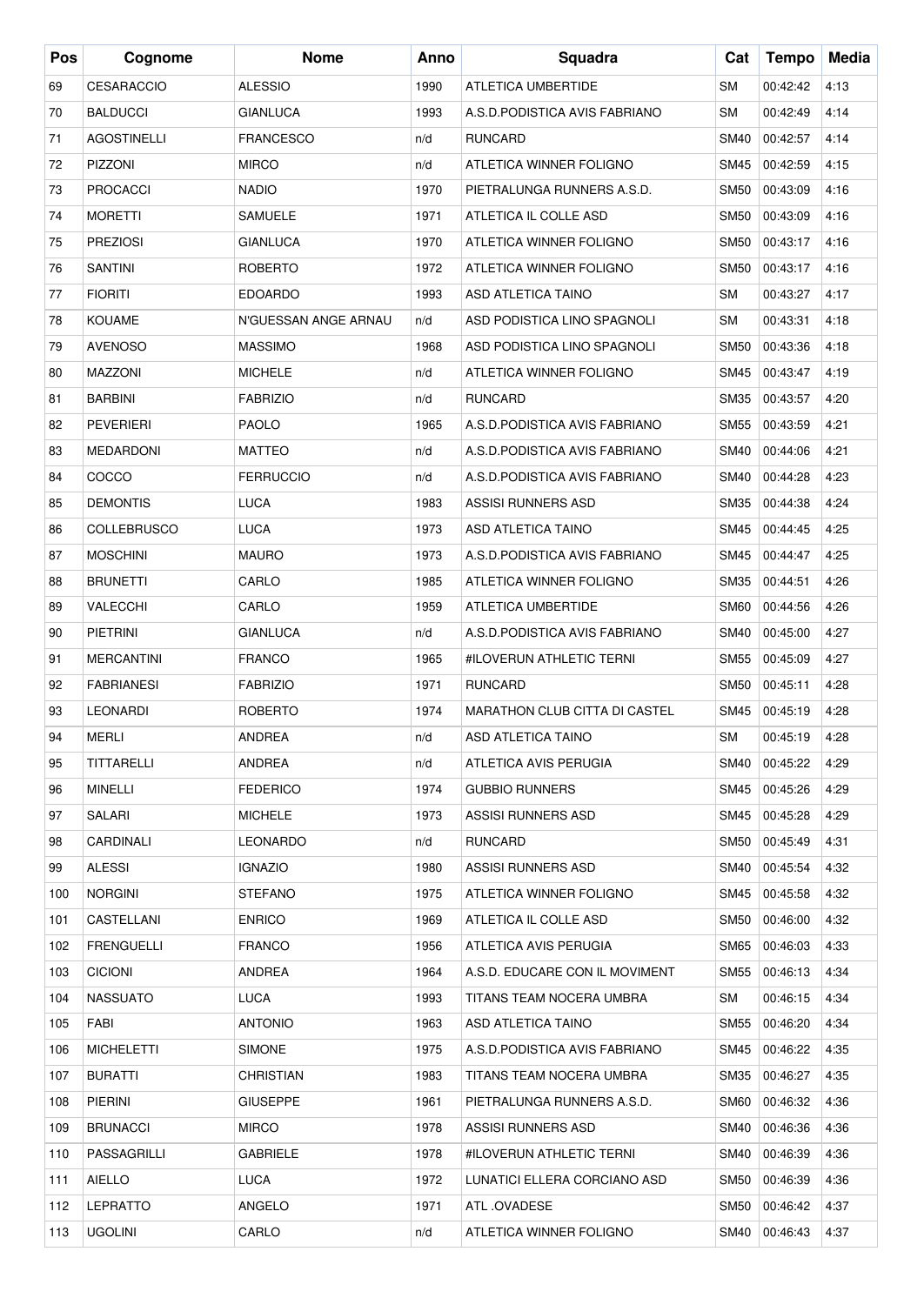| Pos | Cognome             | <b>Nome</b>          | Anno | Squadra                              | Cat         | <b>Tempo</b> | Media |
|-----|---------------------|----------------------|------|--------------------------------------|-------------|--------------|-------|
| 114 | <b>MATARAZZI</b>    | <b>MARCO</b>         | 1986 | ASD ATLETICA TAINO                   | <b>SM35</b> | 00:46:45     | 4:37  |
| 115 | <b>SIROTI</b>       | <b>GIOVANNI LUCA</b> | 1962 | 2S ATLETICA SPOLETO                  | <b>SM60</b> | 00:46:54     | 4:38  |
| 116 | <b>RONDINI</b>      | <b>FABRIZIO</b>      | 1964 | ATLETICA UMBERTIDE                   | <b>SM55</b> | 00:47:01     | 4:38  |
| 117 | <b>PASSERI</b>      | LUCIANO              | 1951 | ATLETICA IL COLLE ASD                | <b>SM70</b> | 00:47:03     | 4:39  |
| 118 | <b>POMPILI</b>      | <b>MARCELLO</b>      | 1962 | <b>UISPORT AVIS TODI</b>             | <b>SM60</b> | 00:47:04     | 4:39  |
| 119 | <b>BARONI</b>       | <b>TIZIANO</b>       | 1958 | ATL.CSAIN PERUGIA                    | <b>SM60</b> | 00:47:05     | 4:39  |
| 120 | <b>SALVATORI</b>    | <b>DARIO</b>         | 1963 | ATLETICA IL COLLE ASD                | <b>SM55</b> | 00:47:05     | 4:39  |
| 121 | <b>BORGIONI</b>     | <b>FABIO</b>         | 1966 | GRIFO RUNNERS PERUGIA ASD            | SM55        | 00:47:18     | 4:40  |
| 122 | <b>LUCIANI</b>      | <b>LORENZO</b>       | n/d  | A.S.D.PODISTICA AVIS FABRIANO        | SM          | 00:47:24     | 4:41  |
| 123 | <b>VALIER</b>       | <b>PAOLO</b>         | n/d  | A.S.D.PODISTICA AVIS FABRIANO        | <b>SM55</b> | 00:47:26     | 4:41  |
| 124 | <b>LESTINI</b>      | <b>MARCO</b>         | 1970 | ATLETICA IL COLLE ASD                | <b>SM50</b> | 00:47:28     | 4:41  |
| 125 | <b>CALIGIANA</b>    | <b>DANIELE</b>       | 1981 | <b>RUNCARD</b>                       | <b>SM40</b> | 00:47:39     | 4:42  |
| 126 | <b>BAJRA</b>        | <b>VLADIMIR</b>      | 1989 | PIETRALUNGA RUNNERS A.S.D.           | SM          | 00:47:42     | 4:43  |
| 127 | <b>PANZERI</b>      | <b>DARIO</b>         | 1978 | ATLETICA IL COLLE ASD                | <b>SM40</b> | 00:47:45     | 4:43  |
| 128 | <b>TAGLIONI</b>     | <b>MARCO</b>         | 1966 | #ILOVERUN ATHLETIC TERNI             | <b>SM55</b> | 00:47:53     | 4:44  |
| 129 | <b>ZEPPA</b>        | <b>MASSIMO</b>       | 1970 | A.S.D.PODISTICA AVIS FABRIANO        | <b>SM50</b> | 00:48:01     | 4:44  |
| 130 | <b>PAOLONI</b>      | <b>PIERO</b>         | 1964 | ASD MOVING TEAM MARSCIANO            | <b>SM55</b> | 00:48:06     | 4:45  |
| 131 | <b>PIZZOFERRATO</b> | <b>MARIO</b>         | 1957 | GRIFO RUNNERS PERUGIA ASD            | <b>SM65</b> | 00:48:09     | 4:45  |
| 132 | <b>MARINETTI</b>    | <b>RODOLFO</b>       | n/d  | <b>GUBBIO RUNNERS</b>                | SM          | 00:48:14     | 4:46  |
| 133 | <b>MARIUCCI</b>     | <b>ANDREA</b>        | 1974 | <b>GUBBIO RUNNERS</b>                | SM45        | 00:48:17     | 4:46  |
| 134 | <b>PLACIDI</b>      | <b>ROBERTO</b>       | 1967 | ATLETICA WINNER FOLIGNO              | SM55        | 00:48:31     | 4:47  |
| 135 | MAZZONI             | <b>SILVANO</b>       | 1949 | ATLETICA WINNER FOLIGNO              | <b>SM70</b> | 00:48:31     | 4:47  |
| 136 | <b>PACIOTTI</b>     | MILO                 | 1976 | <b>GUBBIO RUNNERS</b>                | SM45        | 00:48:33     | 4:48  |
| 137 | <b>GIOMBETTI</b>    | <b>GABRIELE</b>      | 1963 | PIETRALUNGA RUNNERS A.S.D.           | SM55        | 00:48:39     | 4:48  |
| 138 | <b>MATTIOLI</b>     | <b>JACOPO</b>        | n/d  | <b>RUNCARD</b>                       | SM          | 00:48:47     | 4:49  |
| 139 | CARATELLI           | <b>DANIELE</b>       | n/d  | ATLETICA UMBERTIDE                   | SM35        | 00:48:47     | 4:49  |
| 140 | <b>ESPOSITO</b>     | <b>PAOLO</b>         | 1972 | A.S.D. AMATORI VESUVIO               | SM50        | 00:48:50     | 4:49  |
| 141 | <b>NOTARI</b>       | <b>MASSIMO</b>       | 1970 | ASD ATLETICA TAINO                   | <b>SM50</b> | 00:48:56     | 4:50  |
| 142 | COCCO               | ANDREA               | n/d  | ATLETICA IL COLLE ASD                | SM50        | 00:49:14     | 4:52  |
| 143 | <b>PAPA</b>         | <b>SIMONE</b>        | 1985 | A.S.P.A. BASTIA                      | SM35        | 00:49:17     | 4:52  |
| 144 | <b>TISTARELLI</b>   | <b>FAUSTO</b>        | 1970 | ASD POL. CHIANCIANO                  | SM50        | 00:49:21     | 4:52  |
| 145 | <b>NARDI</b>        | ROBERTO              | 1966 | <b>MARATHON CLUB CITTA DI CASTEL</b> | <b>SM55</b> | 00:49:32     | 4:53  |
| 146 | <b>BRUGNONI</b>     | <b>LUCIANO</b>       | 1974 | <b>GUBBIO RUNNERS</b>                | SM45        | 00:49:44     | 4:55  |
| 147 | <b>CUCCARINI</b>    | JURI                 | 1979 | ATLETICA UMBERTIDE                   | SM40        | 00:49:50     | 4:55  |
| 148 | <b>BUSTO</b>        | <b>MARCO</b>         | 1964 | <b>GUBBIO RUNNERS</b>                | SM55        | 00:49:59     | 4:56  |
| 149 | RAGGI               | <b>DIEGO</b>         | 1972 | A.S.D.PODISTICA AVIS FABRIANO        | SM50        | 00:50:06     | 4:57  |
| 150 | <b>CIACCIO</b>      | PIERLUIGI            | 1964 | ATLETICA IL COLLE ASD                | SM55        | 00:50:06     | 4:57  |
| 151 | TOMASSONI           | LUCA                 | 1970 | ATLETICA IL COLLE ASD                | SM50        | 00:50:27     | 4:59  |
| 152 | <b>MATTEUCCI</b>    | MARCO                | n/d  | <b>GUBBIO RUNNERS</b>                | SM45        | 00:50:30     | 4:59  |
| 153 | <b>BRESCIANI</b>    | <b>CLAUDIO</b>       | 1958 | ASSISI RUNNERS ASD                   | SM60        | 00:50:32     | 4:59  |
| 154 | <b>BRUNETTI</b>     | <b>LORENZO</b>       | 1983 | ASD ATLETICA TAINO                   | SM35        | 00:50:35     | 5:00  |
| 155 | FAVA                | <b>FABRIZIO</b>      | n/d  | RUNCARD                              | SM50        | 00:50:40     | 5:00  |
| 156 | MAGNINI             | <b>MICHELE</b>       | 1981 | ATLETICA AVIS MAGIONE                | SM40        | 00:51:19     | 5:04  |
| 157 | <b>MONTEGIOVE</b>   | CORRADO              | 1981 | ATLETICA AVIS MAGIONE                | SM40        | 00:51:20     | 5:04  |
| 158 | <b>SACCOCCINI</b>   | <b>MARCO</b>         | 1977 | ATL.CAPANNE PRO LOCO ATHL.TEAM       | SM45        | 00:51:29     | 5:05  |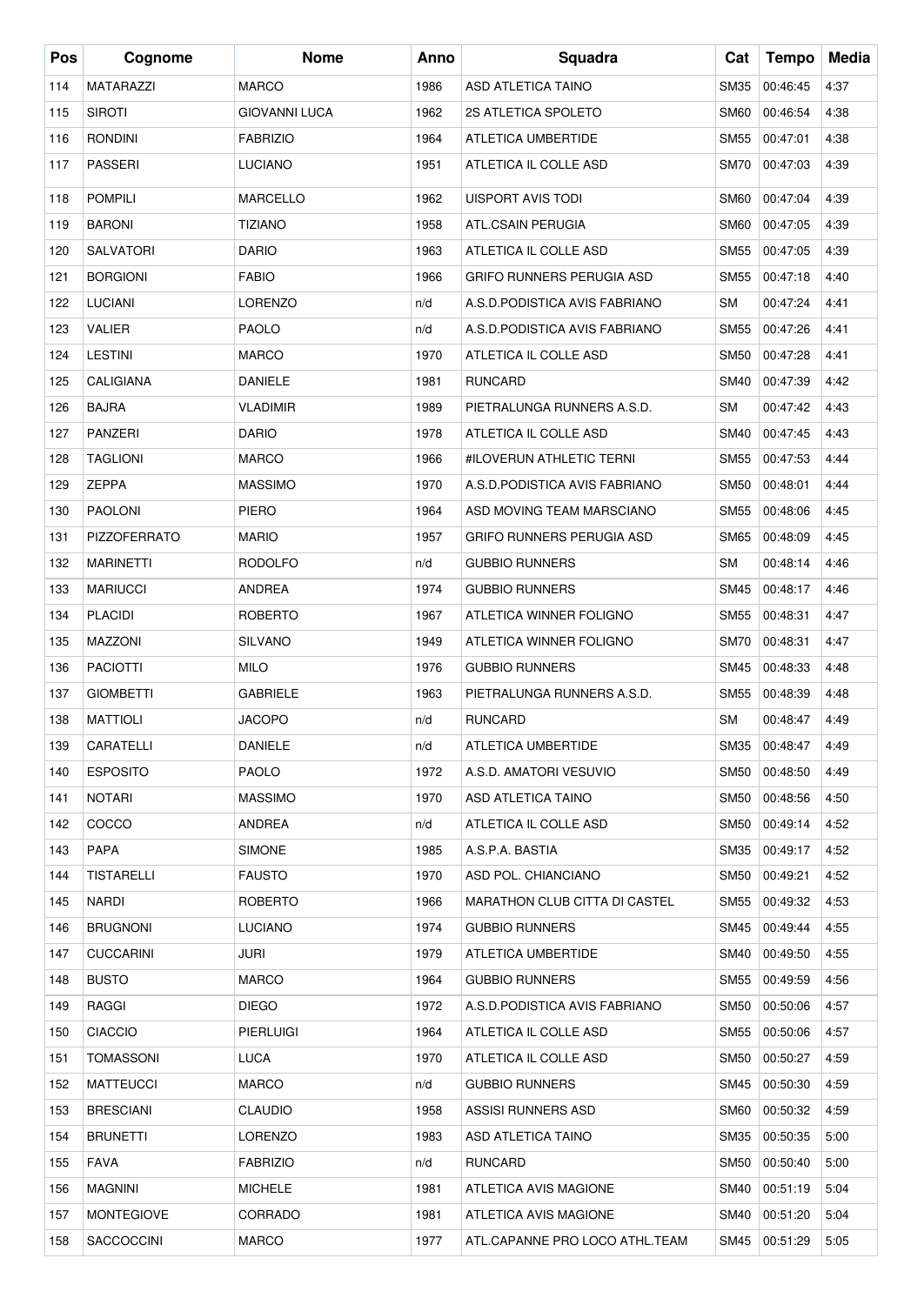| Pos        | Cognome           | <b>Nome</b>           | Anno | Squadra                              | Cat         | <b>Tempo</b>  | Media |
|------------|-------------------|-----------------------|------|--------------------------------------|-------------|---------------|-------|
| 159        | <b>FRANCIONI</b>  | <b>DANIELE</b>        | 1985 | <b>GUBBIO RUNNERS</b>                | <b>SM35</b> | 00:51:52      | 5:07  |
| 160        | RAIO              | <b>ROBERTO</b>        | 1972 | ATLETICA WINNER FOLIGNO              | <b>SM50</b> | 00:52:10      | 5:09  |
| 161        | <b>RIDOLFI</b>    | <b>EDOARDO</b>        | n/d  | <b>ASD ATLETICA TAINO</b>            | <b>SM</b>   | 00:52:32      | 5:11  |
| 162        | <b>RICCI</b>      | <b>MIRKO</b>          | 1971 | <b>MARATHON CLUB CITTA DI CASTEL</b> | <b>SM50</b> | 00:52:47      | 5:13  |
| 163        | <b>BRUNETTI</b>   | <b>RENZO</b>          | n/d  | <b>GUBBIO RUNNERS</b>                | <b>SM40</b> | 00:53:05      | 5:14  |
| 164        | <b>TOMASSETTI</b> | <b>ANDREA</b>         | n/d  | A.S.D.PODISTICA AVIS FABRIANO        | <b>SM50</b> | 00:53:20      | 5:16  |
| 165        | PILI              | <b>GIOVANNI</b>       | n/d  | <b>RUNCARD</b>                       | <b>SM40</b> | 00:53:31      | 5:17  |
| 166        | PIERELLI          | <b>VINICIO</b>        | 1956 | ASD ATLETICA TAINO                   | <b>SM65</b> | 00:53:54      | 5:19  |
| 167        | <b>GARAFFA</b>    | <b>GABRIELE</b>       | 1974 | ATLETICA AVIS PERUGIA                | <b>SM45</b> | 00:54:06      | 5:20  |
| 168        | LUCACCIONI        | <b>MATTEO</b>         | n/d  | <b>MARATHON CLUB CITTA DI CASTEL</b> | <b>SM</b>   | 00:54:15      | 5:21  |
| 169        | <b>GIOVANNINI</b> | <b>FABIO</b>          | 1977 | ASD ATLETICA TAINO                   | <b>SM45</b> | 00:54:18      | 5:22  |
| 170        | <b>COSIMI</b>     | ANGELO                | 1949 | <b>ASD ATLETICA TAINO</b>            | <b>SM70</b> | 00:54:22      | 5:22  |
| 171        | <b>CECCHIN</b>    | <b>ROBERTO</b>        | n/d  | <b>RUNCARD</b>                       | <b>SM70</b> | 00:55:12      | 5:27  |
| 172        | <b>ALIMENTI</b>   | <b>ANDREA</b>         | 1965 | ATLETICA AVIS PERUGIA                | <b>SM55</b> | 00:55:36      | 5:29  |
| 173        | <b>BRUNETTI</b>   | <b>EMANUELE</b>       | n/d  | <b>GUBBIO RUNNERS</b>                | <b>SM50</b> | 00:55:39      | 5:30  |
| 174        | <b>BRACARDI</b>   | <b>PAOLO</b>          | 1964 | <b>RUNCARD</b>                       | <b>SM55</b> | 00:55:59      | 5:32  |
| 175        | DE FLORIO         | <b>ARTURO</b>         | n/d  | <b>GUBBIO RUNNERS</b>                | <b>SM50</b> | 00:56:12      | 5:33  |
| 176        | <b>BARBACCI</b>   | <b>CLAUDIO</b>        | n/d  | <b>GUBBIO RUNNERS</b>                | <b>SM50</b> | 00:56:14      | 5:33  |
| 177        | <b>PEDUCCI</b>    | <b>MAURIZIO</b>       | 1950 | GRIFO RUNNERS PERUGIA ASD            | <b>SM70</b> | 00:56:17      | 5:33  |
| 178        | <b>BORIOSI</b>    | <b>FRANCESCO</b>      | 1969 | <b>RUNCARD</b>                       | <b>SM50</b> | 00:56:22      | 5:34  |
| 179        | <b>FIORANI</b>    | <b>SILVIO</b>         | 1949 | ATLETICA WINNER FOLIGNO              | <b>SM70</b> | 00:56:39      | 5:36  |
| 180        | <b>PANFILI</b>    | <b>FABIO</b>          | n/d  | <b>GUBBIO RUNNERS</b>                | <b>SM40</b> | 00:57:17      | 5:39  |
| 181        | <b>MINELLI</b>    | <b>GIOVANNI</b>       | n/d  | <b>GUBBIO RUNNERS</b>                | <b>SM65</b> | 00:58:07      | 5:44  |
| 182        | <b>TORTOIOLI</b>  | <b>FABIO</b>          | 1971 | ATLETICA IL COLLE ASD                | <b>SM50</b> | 00:58:10      | 5:45  |
| 183        | <b>NINNO</b>      | LANFRANCO             | n/d  | A.S.D.PODISTICA AVIS FABRIANO        | SM50        | 01:00:55      | 6:01  |
| 184        | <b>MIRMINA</b>    | <b>OTELLO</b>         | 1953 | ASD PODISTICA LINO SPAGNOLI          |             | SM65 01:01:49 | 6:06  |
| 185        | CALLEGARI         | <b>FRANCESCO</b>      | 1986 | PIETRALUNGA RUNNERS A.S.D.           | SM35        | 01:02:16      | 6:09  |
| 186        | CARUBINI          | LUCA                  | n/d  | ATLETICA IL COLLE ASD                | SM40        | 01:04:49      | 6:24  |
| 187        | PETRAZZINI        | <b>GIUSEPPE</b>       | 1955 | ATLETICA AVIS PERUGIA                | SM65        | 01:06:02      | 6:31  |
| 188        | <b>CIAMPI</b>     | VITTORIO              | 1940 | GRIFO RUNNERS PERUGIA ASD            | <b>SM70</b> | 01:06:31      | 6:34  |
| <b>Pos</b> | Cognome           | <b>Nome</b>           | Anno | Squadra                              | Cat         | Tempo         | Media |
| 1          | <b>FIORDI</b>     | <b>MELANIA</b>        | 1983 | ATLETICA WINNER FOLIGNO              | A(F)        | 00:39:57      | 3:57  |
| 2          | CARFAGNA          | LINDA                 | n/d  | <b>GUBBIO RUNNERS</b>                | B(F)        | 00:40:03      | 3:57  |
| 3          | ENRIQUEZ QUINONEZ | <b>IRENE VIRGINIA</b> | 1977 | ATL.CAPANNE PRO LOCO ATHL.TEAM       | B(F)        | 00:40:12      | 3:58  |
| 4          | MARI              | <b>MARIA VITTORIA</b> | n/d  | ATL. URBANIA                         | A(F)        | 00:40:41      | 4:01  |
| 5          | VARASANO          | EMANUELA              | 1975 | ATL.CAPANNE PRO LOCO ATHL.TEAM       | B(F)        | 00:40:57      | 4:03  |
| 6          | <b>POESINI</b>    | <b>FEDERICA</b>       | 1976 | TIFERNO RUNNERS                      | B(F)        | 00:41:11      | 4:04  |
| 7          | CARDARELLI        | <b>FABIOLA</b>        | 1973 | #ILOVERUN ATHLETIC TERNI             | B(F)        | 00:41:36      | 4:06  |
| 8          | <b>BIAGIOLI</b>   | <b>ILARIA</b>         | 1989 | TIFERNO RUNNERS                      | A(F)        | 00:42:51      | 4:14  |
| 9          | <b>TICCHIONI</b>  | <b>JESSICA</b>        | 1987 | ASD PODISTICA LINO SPAGNOLI          | A(F)        | 00:43:03      | 4:15  |
| 10         | <b>BRUNACCI</b>   | ROBERTA               | 1982 | ATL. URBANIA                         | B(F)        | 00:43:39      | 4:19  |
| 11         | <b>OTTOBRETTI</b> | MANUELA               | 1984 | ATLETICA AVIS PERUGIA                | A(F)        | 00:43:49      | 4:20  |
| 12         | <b>FORNELLO</b>   | CINZIA                | 1973 | ASD PODISTICA LINO SPAGNOLI          | B(F)        | 00:43:53      | 4:20  |
| 13         | <b>TROVATO</b>    | TAMARA                | 1979 | <b>RUNCARD</b>                       | B(F)        | 00:44:52      | 4:26  |
| 14         | <b>BALDACCI</b>   | <b>LUCIA</b>          | 1978 | ATLETICA UMBERTIDE                   | B(F)        | 00:45:18      | 4:28  |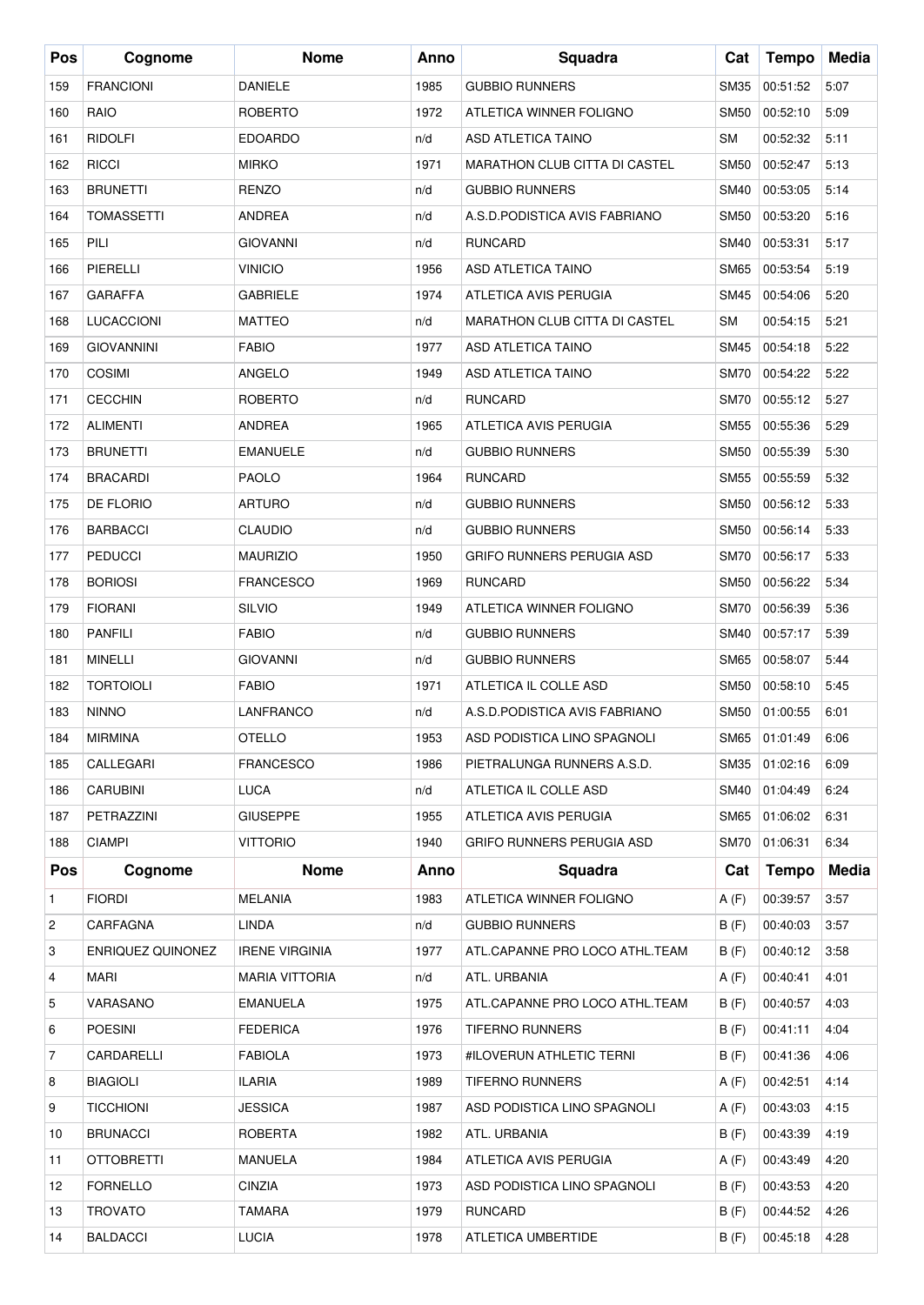| Pos | Cognome           | <b>Nome</b>           | Anno | Squadra                              | Cat   | <b>Tempo</b> | Media |
|-----|-------------------|-----------------------|------|--------------------------------------|-------|--------------|-------|
| 15  | <b>FRATINI</b>    | <b>STEFANIA</b>       | 1979 | ASD ATLETICA TAINO                   | B(F)  | 00:45:35     | 4:30  |
| 16  | <b>FRATINI</b>    | LUTGARDA KATIA        | n/d  | ASD PODISTICA LINO SPAGNOLI          | A(F)  | 00:46:05     | 4:33  |
| 17  | <b>CRUCIANI</b>   | <b>BARBARA</b>        | 1979 | ASD MOVING TEAM MARSCIANO            | B(F)  | 00:46:32     | 4:36  |
| 18  | <b>BAUCCIO</b>    | <b>PAMELA</b>         | 1981 | TERNANA MARATHON CLUB A.S.D.         | B(F)  | 00:46:39     | 4:36  |
| 19  | <b>CALIGIANA</b>  | <b>GIULIA</b>         | 2001 | ATL.CAPANNE PRO LOCO ATHL.TEAM       | A (F) | 00:46:47     | 4:37  |
| 20  | <b>SUVIERI</b>    | <b>ELISA</b>          | 1976 | ATLETICA UMBERTIDE                   | B(F)  | 00:46:54     | 4:38  |
| 21  | <b>GERBI</b>      | <b>ERIKA</b>          | 1974 | ATLETICA IL COLLE ASD                | B(F)  | 00:47:32     | 4:42  |
| 22  | <b>MORELLI</b>    | <b>SARA</b>           | n/d  | ATL. URBANIA                         | B(F)  | 00:48:15     | 4:46  |
| 23  | <b>MENCARONI</b>  | <b>BARBARA</b>        | 1971 | <b>GRIFO RUNNERS PERUGIA ASD</b>     | C(F)  | 00:48:37     | 4:48  |
| 24  | <b>MEDICI</b>     | <b>LORENZA</b>        | n/d  | PIETRALUNGA RUNNERS A.S.D.           | B(F)  | 00:48:42     | 4:48  |
| 25  | <b>PIERANTONI</b> | <b>EMANUELA</b>       | 1976 | A.S.D.PODISTICA AVIS FABRIANO        | B(F)  | 00:48:42     | 4:48  |
| 26  | CICOGNOLA         | <b>SILVIA</b>         | 1970 | ATLETICA IL COLLE ASD                | C(F)  | 00:48:44     | 4:49  |
| 27  | <b>SPADACCIA</b>  | <b>VERUSCA</b>        | 1973 | <b>MARATHON CLUB CITTA DI CASTEL</b> | B(F)  | 00:48:47     | 4:49  |
| 28  | <b>BATTELLI</b>   | DANIELA               | 1960 | <b>RUNCARD</b>                       | C(F)  | 00:49:10     | 4:51  |
| 29  | <b>SCARPONI</b>   | <b>ANTONELLA</b>      | 1985 | ATLETICA WINNER FOLIGNO              | A(F)  | 00:50:38     | 5:00  |
| 30  | <b>FIORDI</b>     | <b>TIZIANA</b>        | 1956 | ATLETICA AVIS PERUGIA                | C(F)  | 00:50:41     | 5:00  |
| 31  | <b>CORSINI</b>    | <b>COLORINDA</b>      | n/d  | GRIFO RUNNERS PERUGIA ASD            | C(F)  | 00:50:47     | 5:01  |
| 32  | <b>MARCANTONI</b> | LAURA                 | 1973 | ATLETICA WINNER FOLIGNO              | B(F)  | 00:52:09     | 5:09  |
| 33  | SOLARTE ROSAS     | <b>GLADYS NATALIA</b> | 1984 | ATLETICA AVIS PERUGIA                | A(F)  | 00:52:43     | 5:12  |
| 34  | <b>LISPI</b>      | <b>LUCILLA</b>        | 1977 | ASD ATLETICA TAINO                   | B(F)  | 00:55:51     | 5:31  |
| 35  | <b>QUERCETTI</b>  | <b>LINDA</b>          | 1970 | ATLETICA IL COLLE ASD                | C(F)  | 00:56:22     | 5:34  |
| 36  | <b>BERTINELLI</b> | ANGELA                | 1968 | ASD PODISTICA LINO SPAGNOLI          | C(F)  | 00:56:31     | 5:35  |
| 37  | CARLONI           | <b>STEFANIA</b>       | 1970 | <b>ASSISI RUNNERS ASD</b>            | C(F)  | 00:57:30     | 5:41  |
| 38  | <b>GRASSI</b>     | <b>ELEONORA</b>       | 1976 | <b>ASSISI RUNNERS ASD</b>            | B(F)  | 00:58:02     | 5:44  |
| 39  | <b>VITALI</b>     | ANGELA                | 1967 | <b>GUBBIO RUNNERS</b>                | C(F)  | 00:58:23     | 5:46  |
| 40  | ANGELONI          | ANNARITA              | 1959 | ASS. POD. DIL. PONTE FELCINO         | C(F)  | 00:58:46     | 5:48  |
| 41  | <b>FRATINI</b>    | CLAUDIA               | 1968 | ASD PODISTICA LINO SPAGNOLI          | C(F)  | 01:00:44     | 6:00  |
| 42  | <b>NINNO</b>      | <b>BENEDETTA</b>      | n/d  | A.S.D.PODISTICA AVIS FABRIANO        | A(F)  | 01:00:54     | 6:01  |
| 43  | <b>ROGO</b>       | PATRIZIA              | n/d  | ASD ATLETICA TAINO                   | B(F)  | 01:01:53     | 6:07  |
| 44  | <b>GAMBUCCI</b>   | <b>MONIA</b>          | n/d  | ASD ATLETICA TAINO                   | B(F)  | 01:02:08     | 6:08  |
| 45  | <b>BELLI</b>      | MILENA                | 1964 | ATLETICA IL COLLE ASD                | C(F)  | 01:02:24     | 6:10  |



*"in memoria di Peppe Tomassoni"*

a cura di